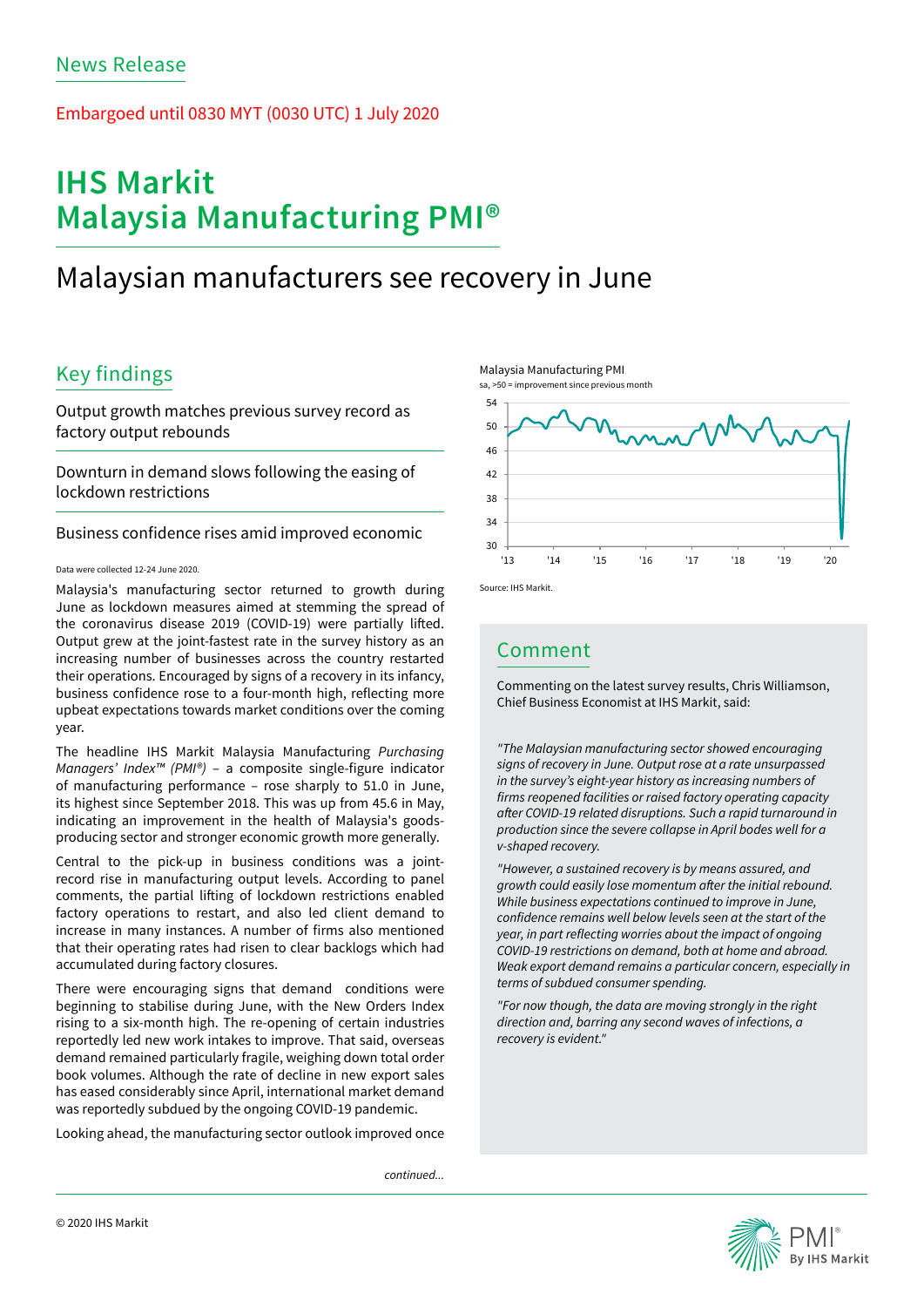again in June. Business confidence strengthened to a four-month high as firms became increasingly confident that production would rise from its present levels in the year ahead. Optimism was linked to expectations of a recovery in economic activity.

Latest survey data meanwhile highlighted broadly neutral levels of outstanding work across the Malaysian manufacturing sector, suggesting that operations were being effectively run to match business requirements. Consequently, staffing levels were held nearly stable. Some companies moved in retrenchment mode as businesses adjust to new production schedules.

A focus on efficiency was also seen in survey data for purchasing activity and inventories. Buying levels were reduced in June, while pre- and post-production inventories fell as businesses managed production to meet demand.

Malaysian manufacturers continued to report slower input lead times in June. Transport restrictions relating to the COVID-19 pandemic exerted further pressure on vendors. There were also reports of suppliers facing large backlogs following the easing of some lockdown measures.

Lastly, prices moved into inflation territory during June. Input costs rose amid stock shortages, higher transport fees and unfavourable exchange rate movements. Output prices were subsequently increased for the first time this year.



Sources: IHS Markit, Department of Statistics Malaysia.

PMI Output Index sa, >50 = growth since previous month Manufacturing production %yr/yr Sources: IHS Markit, Department of Statistics Malaysia.  $-40$  $-30$ -20  $-10$  $\Omega$ 10 10 18 26 34 42 50 '13 '14 '15 '16 '17 '18 '19 '20

## Using PMI to nowcast Malaysian GDP

PMI data are available faster than official GDP and at higher frequency, providing an accurate advance guide to economic growth

## Simple rules allow easy interpretation of PMI data for economic growth

A common question we receive is how to use the PMI to predict economic growth, or GDP. Nowcasting models are typically complex, with many variables, of which the PMI can certainly be included. But in many countries, nowcast models do not offer significantly greater accuracy than a simple model that uses just the PMI.

In the case of Malaysia, comparing the headline PMI with annual GDP growth rates shows a reasonably high correlation of 60%, with the PMI acting as a coincident indicator of economic growth. Using the average of PMI Output Index for each calendar quarter lifts this correlation to 74%.

With this correlation as the basis of PMI-implied GDP growth rates, we can build a simple OLS regression model where the annual rate of change in GDP is explained by a single variable: the headline Malaysia manufacturing PMI. The model therefore allows us to estimate GDP using the following formula:

### **Annual % change in GDP = (PMI x 0.287) – 8.99**

Using this formula, a headline PMI reading of 31.4 is comparable to a zero annual growth rate of GDP. Each index point above (below) is roughly the same as 0.3 percentage points of GDP growth (decline) such that:

#### **PMI = % change in GDP**

| $30 = -0.4$ |
|-------------|
| $40 = 2.5$  |
| $50 = 5.3$  |
| $60 = 8.2$  |